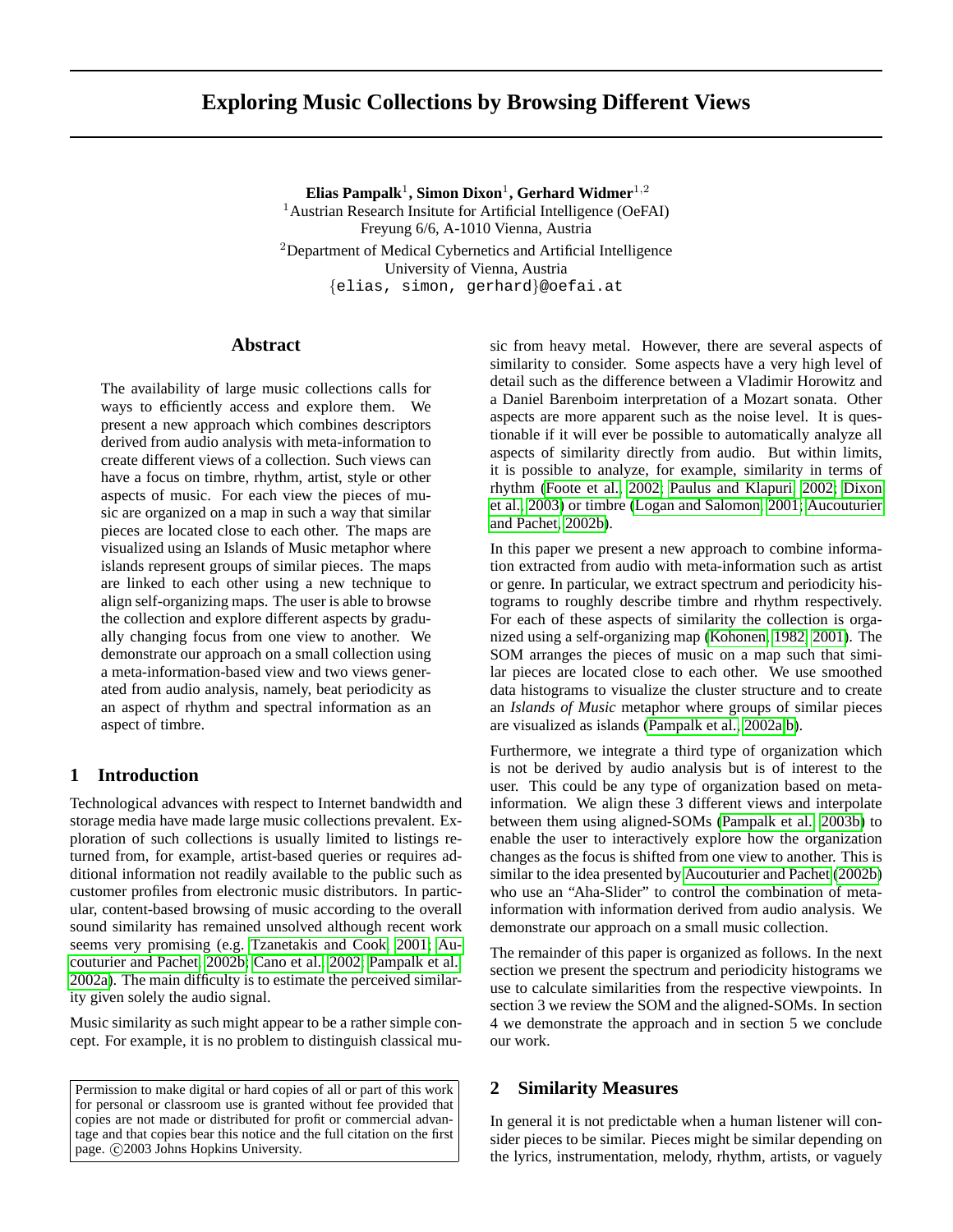by the emotions they invoke. However, even relatively simple similarity measures can aid in handling large music collections more efficiently. For example, [Logan \(2002\)](#page-7-12) uses a spectrumbased similarity measure to automatically create playlists of similar pieces. [Aucouturier and Pachet](#page-7-1) [\(2002b\)](#page-7-1) use a similar spectrum-based measure to find unexpected similarities, e.g., similarities between pieces from different genres. A rather different approach based on the psychoacoustic model of fluctuation strength was presented by [Pampalk et al. \(2002a\)](#page-7-3) to organize and visualize music collections.

Unlike previous approaches we do not try to model the overall perceived similarity but rather focus on different aspects and allow the user to interactively decide which combination of these aspects is the most interesting. In the remainder of this section we first review the psychoacoustic preprocessing we apply. Subsequently we present the periodicity and spectrum histogram which rely on the preprocessing.

### **2.1 Psychoacoustic Preprocessing**

The objective of the psychoacoustic preprocessing is to remove information in the audio signal which is not critical to our hearing sensation while retaining the important parts. After the preprocessing each piece of music is described in the dimensions time ( $f_s$  = 86Hz), frequency (20 critical-bands with the unit bark), and loudness measured in sone. Similar preprocessing for instrument and music similarity have been used, for exam-ple, by Feiten and Günzel [\(1994\)](#page-7-13) and by [Pampalk et al. \(2002a\)](#page-7-3). Furthermore, similar approaches form the core of perceptual audio quality measures (e.g. [Thiede et al., 2000\)](#page-7-14).

Prior to analysis we downsample and downmix the audio to 11kHz mono. It is important to notice that we are not trying to measure differences between 44kHz and 11kHz, between mono and stereo, or between an MP3 encoded piece compared to the same piece encoded with Ogg Vorbis or any other format. In particular, a piece of music given in (uncompressed) CD quality should have a minimal distance to the same piece encoded, for example, with MP3 at 56kbps. As long as the main characteristics such as style, tempo, or timbre remain clearly recognizable by a human listener any form of data reduction can only be beneficial in terms of robustness and computational speed-up.

In the next step we remove the first and last 10 seconds of each piece to avoid lead-in and fade-out effects. Subsequently we apply a STFT to obtain the spectrogram using 23ms windows (256 samples), weighted with a Hann function, and 12ms overlap (128 samples). To model the frequency response of the outer and middle ear we use the formula proposed by [Terhardt \(1979\)](#page-7-15),

$$
A_{\text{dB}}(f_{\text{kHz}}) =
$$
\n
$$
-3.64 (10^{-3} f)^{-0.8} +
$$
\n
$$
+6.5 \exp(-0.6(10^{-3} f - 3.3)^{2}) +
$$
\n
$$
-10^{-3} (10^{-3} f)^{4}.
$$
\n(1)

The main characteristics of this weighting filter are that the influence of very high and low frequencies is reduced while frequencies around 3–4kHz are emphasized (see Figure [1\)](#page-1-0).

Subsequently the frequency bins of the STFT are grouped into 20 critical-bands according to [Zwicker and Fastl \(1999\)](#page-7-16). The conversion between the bark and the linear frequency scale can



<span id="page-1-0"></span>Figure 1: The curve shows the response of Terhardt's outer and middle ear model. The dotted lines mark the center frequencies of the critical-bands. For our work we use the first 20 bands.

be computed with,

$$
Z_{\text{bark}}(f_{\text{kHz}}) = 13 \arctan(0.76f) + 3.5 \arctan(f/7.5)^2. \quad (2)
$$

The main characteristic of the bark scale is that the width of the the critical-bands is 100Hz up to 500Hz and beyond 500Hz the width increases nearly exponentially (see Figure [1\)](#page-1-0).

We calculate spectral masking effects according to [Schroeder](#page-7-17) [et al.](#page-7-17) [\(1979\)](#page-7-17) who suggest a spreading function optimized for intermediate speech levels. The spreading function has lower and upper skirts with slopes of +25dB and −10dB per criticalband. The main characteristic is that lower frequencies have a stronger masking influence on higher frequencies than vice versa. The contribution of critical-band  $z_i$  to  $z_j$  with  $\Delta z =$  $z_j - z_i$  is attenuated by,

$$
B_{\text{dB}}(\Delta z_{\text{bark}}) = \tag{3}
$$
  
+15.81 + 7.5( $\Delta z$  + 0.474) +  
-17.5(1 + ( $\Delta z$  + 0.474)<sup>2</sup>)<sup>1/2</sup>.

We calculate the loudness in sone using the formula suggested by [Bladon and Lindblom](#page-7-18) [\(1981\)](#page-7-18),

$$
S_{\text{some}}(l_{\text{dB-SPL}}) = \begin{cases} 2^{(l-40)/10}, & \text{if } l \ge 40 \text{dB}, \\ (l/40)^{2.642}, & \text{otherwise.} \end{cases}
$$
(4)

Finally, we normalize each piece so that the maximum loudness value equals 1 sone.

### **2.2 Periodicity Histogram**

To obtain periodicity histograms we use an approach presented by [Scheirer \(1998\)](#page-7-19) in the context of beat tracking. A similar approach was developed by [Tzanetakis and Cook \(2002\)](#page-7-20) to classify genres. There are two main differences to this previous work. First, we extend the typical histograms to incorporate information on the variations over time which is valuable information when considering similarity. Second, we use a resonance model proposed by [Moelants \(2002\)](#page-7-21) for preferred tempo to weight the periodicities and in particular to emphasize differences in tempos around 120 beats per minute (bpm).

We start with the preprocessed data and further process it using a half wave rectified difference filter on each critical-band to emphasize percussive sounds. We then process 12 second windows (1024 samples) with 6 second overlap (512 samples). Each window is weighted using a Hann window before a comb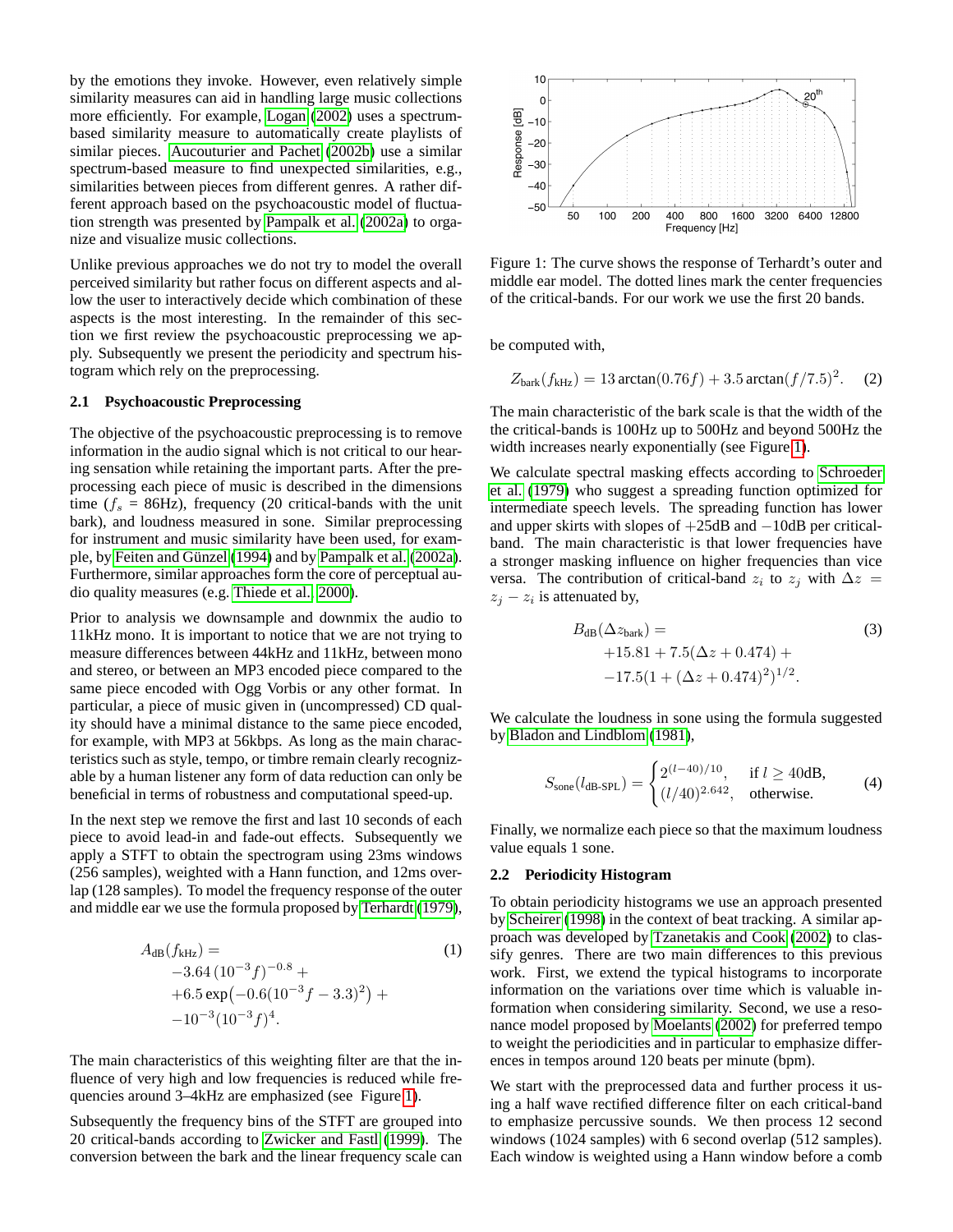filter bank is applied to each critical-band with a 5bpm resolution in the range from 40 to 240bpm. Then we apply the reso-nance model of [Moelants \(2002\)](#page-7-21) with  $\beta = 4$  to the amplitudes obtained from the comb filter. To emphasize peaks we use a full wave rectified difference filter before summing up the amplitudes for each periodicity over all bands.

That gives us, for every 6 seconds of music, 40 values representing the strength of recurring beats with tempos ranging from 40 to 240bpm. To summarize this information for a whole piece of music we use a 2-dimensional histogram with 40 equally spaced columns representing different tempos and 50 rows representing strength levels. The histogram counts for each periodicity how many times a level equal to or greater than a specific value was reached. This partially preserves information on the distribution of the strength levels over time. The sum of the histogram is normalized to one, and the distance between two histograms is computed by interpreting them as 2000-dimensional vectors in a Euclidean space.

Examples for periodicity histograms are given in Figure [4.](#page-6-0) The histogram has clear edges if a particular strength level is reached constantly and the edges will be very blurry if there are strong variations in the strength level. It is important to notice that the beats of music with strong variations in tempo cannot be described using this approach. Furthermore, not all 2000 dimensions contain information. Many are highly correlated, thus it makes sense to compress the representation using principal component analysis. For the experiments presented in this paper we used the first 60 principal components.

A first quantitative evaluation of the periodicity histograms indicated that they are not well suited to measure the similarity of genres or artists in contrast to measures which use spectrum information [\(Pampalk et al., 2003a\)](#page-7-22). One reason might be that the pieces of an artist might be better distinguishable in terms of rhythm than timbre. However, it is also important to realize that using periodicity histograms in this simple way (i.e., interpreting them as images and comparing them pixel-wise) to describe rhythm has severe limitations. For example, the distance between two pieces with strong peaks at 60bpm and 200bpm is the same as between pieces with peaks at 100bpm and 120bpm.

## **2.3 Spectrum Histogram**

To model timbre it is necessary to take into account which frequency bands are active simultaneously – information we ignore in the periodicity histograms. A popular choice for describing simultaneous activations in a compressed form are mel frequency cepstrum coefficients. Successful applications have been reported, for example, by [Foote](#page-7-23) [\(1997\)](#page-7-23); [Logan](#page-7-24) [\(2000\)](#page-7-24); [Lo](#page-7-7)[gan and Salomon \(2001\)](#page-7-7); [Aucouturier and Pachet \(2002b\)](#page-7-1).

[Logan and Salomon \(2001\)](#page-7-7) suggested an interesting approach where a piece of music is described by spectra which occur frequently. Two pieces are compared using the earth mover's distance [\(Rubner et al., 1998\)](#page-7-25) which is a relatively expensive computation compared to the Euclidean distance.

[Aucouturier and Pachet \(2002a,](#page-7-26)[b\)](#page-7-1) presented a similar approach using Gaussian mixture models to summarize the distribution of spectra within a piece. To compare two pieces the likelihood that samples from one mixture were generated by another is computed.

Although the approach presented by [Foote \(1997\)](#page-7-23) offers a vec-

tor space in which prototype based clustering can be performed efficiently the approach does not cope well with new pieces with significantly different spectral characteristics compared to the ones used for training.

Compared to these previous approaches we use a relatively simple technique to model spectral characteristics. In particular, we use the same technique introduced for the periodicity histograms to capture information on variations of the spectrum. The 2-dimensional histogram has 20 rows for the critical-bands and 50 columns for the loudness resolution. The histogram counts how many times a specific loudness in a specific criticalband was reached or exceeded. The sum of the histogram is normalized to 1. In our experiments we reduced the dimensionality of the 1000-dimensional vectors to 30 dimensions using principal component analysis. Examples of spectrum histograms are given in Figure [4.](#page-6-0) It is important to note that the spectrum histogram does not model many important aspects of timbre such as the attack of an instrument.

A first quantitative evaluation [\(Pampalk et al., 2003a\)](#page-7-22) of the spectrum histograms indicated that they are suited to describe similarities in terms of genres or artists and even outperformed more complex spectrum-based approaches such the those suggest by [Logan and Salomon \(2001\)](#page-7-7) and [Aucouturier and Pachet](#page-7-1) [\(2002b\)](#page-7-1).

# **3 Organization and Visualization**

The spectrum and periodicity histograms give us orthogonal views of the same data. In addition we combine these 2 views with a meta-information-based view. This meta-information view could be any type of view for which no vector space might exist, for example an organization of pieces according to personal taste, artists, genres. Generally any arbitrary view and resulting organization is applicable which can be laid out on a map.

We use a new technique, called aligned-SOMs [\(Pampalk et al.,](#page-7-11) [2003b;](#page-7-11) [Pampalk, 2003\)](#page-7-27), to integrate these different views and permit the user to explore the relationships between them. In this section we review the SOM algorithm, the smoothed data histogram visualization, and specify the aligned-SOM implementation we use for our demonstration. We illustrate the techniques using a simple dataset of animals.

## **3.1 Self-Organizing Maps**

The self-organizing map [\(Kohonen, 1982,](#page-7-8) [2001\)](#page-7-9) is an unsupervised neural network with applications in various domains in-cluding audio analysis (e.g. [Cosi et al., 1994;](#page-7-28) Feiten and Günzel, [1994;](#page-7-13) [Spevak and Polfreman, 2001;](#page-7-29) Frühwirth and Rauber, [2001\)](#page-7-30). Alternatives include multi-dimensional scaling [\(Kruskal](#page-7-31) [and Wish, 1978\)](#page-7-31), Sammon's mapping [\(Sammon, 1969\)](#page-7-32), and generative topographic mapping [\(Bishop et al., 1998\)](#page-7-33). The approach we present can be implemented using any of these, however, we have chosen the SOM because of its computational efficiency.

The objective of the SOM is to map high-dimensional data to a 2-dimensional map in such a way that similar items are located close to each other. The SOM consists of an ordered set of units which are arranged in a 2-dimensional visualization space, referred to as the map. Common choices to arrange the map units are rectangular or hexagonal grids. Each unit is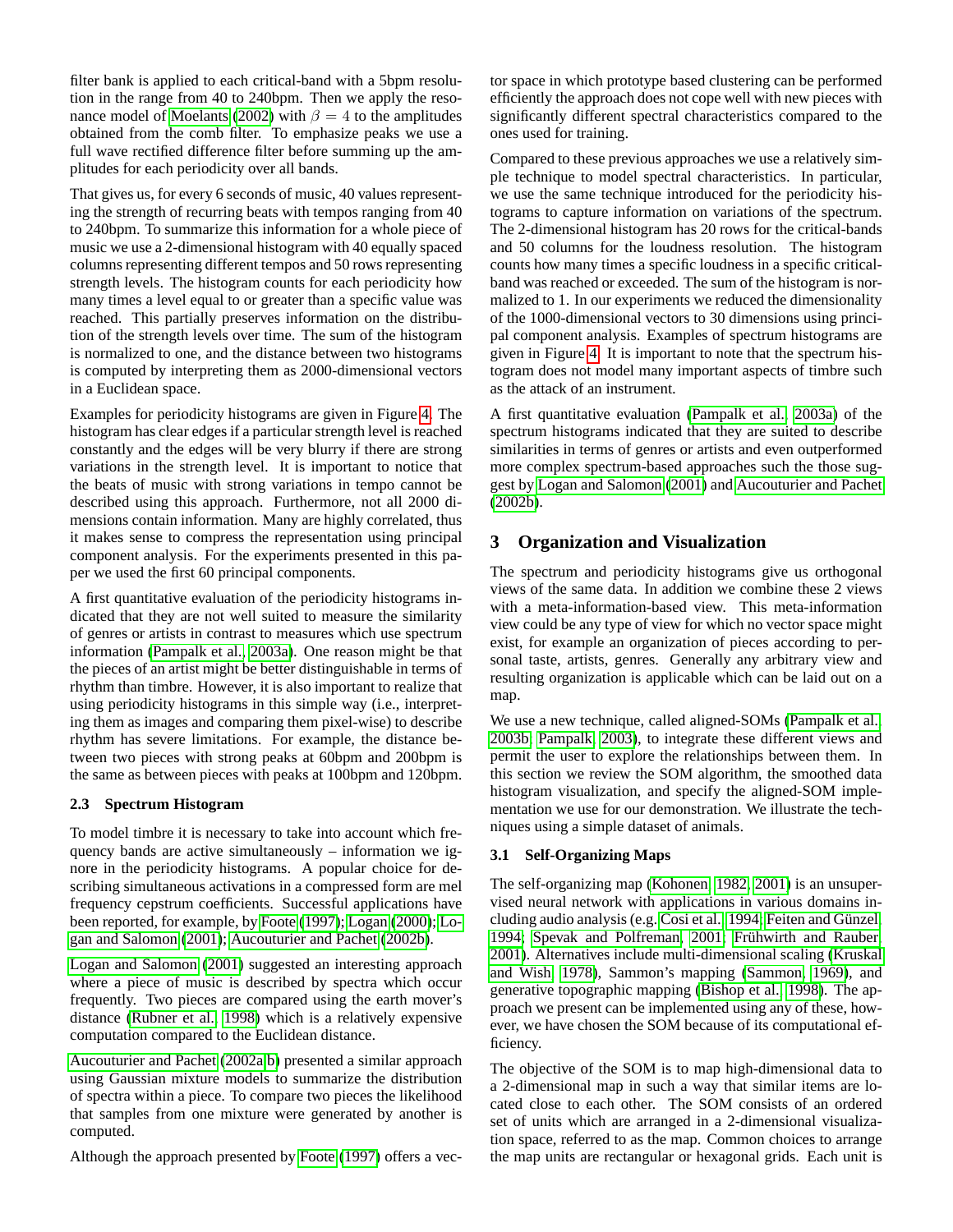assigned a model vector in the high-dimensional data space. A data item is mapped to the *best matching unit* which is the unit with the most similar model vector. The SOM can be initialized randomly, i.e., random vectors in the data space are assigned to each model vector. Alternatives include, for example, initializing the model vectors using the first two principal components of the data [\(Kohonen, 2001\)](#page-7-9).

After initialization 2 steps are repeated iteratively until convergence. The first step is to find the best matching unit for each data item. In the second step the model vectors are updated so that they fit the data better under the constraint that neighboring units represent similar items. The neighborhood of each unit is defined through a neighborhood function and decreases with each iteration.

To formalize the basic SOM algorithm we define the data matrix  $\mathbf{D}$ , the model vector matrix  $\mathbf{M}_t$ , the distance matrix  $\mathbf{U}$ , the neighborhood matrix  $N_t$ , the partition matrix  $P_t$ , and the spread activation matrix  $S_t$ . The data matrix **D** is of size  $n \times d$  where n is the number of data items and  $d$  is the number of dimensions. The model vector matrix  $M_t$  is of size  $m \times d$ , where m is the number of map units. The values of  $M_t$  are updated in each iteration t. The squared distance matrix **U** of size  $m \times m$  defines the distance between the units on the map. The neighborhood matrix  $N_t$  can be calculated, for example, as

<span id="page-3-1"></span><span id="page-3-0"></span>
$$
\mathbf{N}_t = e^{-\mathbf{U}/(2r_t^2)},\tag{5}
$$

where  $r_t$  defines the neighborhood radius and monotonically decreases with each iteration.  $N_t$  is of size  $m \times m$ , symmetrical, with high values on the diagonal, and represents the influence of one unit on another. The sparse partition matrix  $P_t$  of size  $n \times m$  is calculated given **D** and **M**<sub>t</sub>,

$$
\mathbf{P}_t(i,j) = \begin{cases} 1, & \text{if unit } j \text{ is the best match for item } i, \\ 0, & \text{otherwise.} \end{cases}
$$
 (6)

The spread activation matrix  $S_t$ , with size  $n \times m$ , defines the responsibility of each unit for each data item at iteration  $t$  and is calculated as

<span id="page-3-2"></span>
$$
\mathbf{S}_t = \mathbf{P}_t \mathbf{N}_t. \tag{7}
$$

At the end of each loop the new model vectors  $M_{t+1}$  are calculated as

$$
\mathbf{M}_{t+1} = \mathbf{S}_t^* \mathbf{D},\tag{8}
$$

where  $S_t^*$  denotes the spread activation matrix which has been normalized so that the sum over all rows in each column equals 1 except for units to which no items are mapped.

There are two main parameters for the SOM algorithm. One is the map size, the other is the final neighborhood radius. A larger map gives a higher resolution of the mapping but is computationally more expensive. The final neighborhood radius defines the smoothness of the mapping and should be adjusted depending on the noise level in the data.

Various methods to visualize clusters based on the SOM have been developed. We use smoothed data histograms [\(Pampalk](#page-7-10) [et al., 2002b\)](#page-7-10) where each data item votes for the map units which represent it best based on some function of the distance to the respective model vectors. All votes are accumulated for each map unit and the resulting distribution is visualized on the map. A robust ranking function is used to gather the votes. The unit closest to a data item gets n points, the second  $n-1$ , the third  $n-2$  and so forth, for the n closest map units. Basically the SDH approximates the probability density of the data on the map, which is then visualized using a color code (see Figures [2](#page-4-0) and [3\)](#page-5-0). A Matlab toolbox for the SDH can be downloaded from http://www.oefai.at/˜elias/sdh/.

#### **3.2 Aligned-SOMs**

The SOM is a useful tool for exploring a data set according to a given similarity measure. However, when exploring music the concept of similarity is not clearly defined since there are several aspects to consider. Aligned-SOMs [\(Pampalk et al., 2003b;](#page-7-11) [Pampalk, 2003\)](#page-7-27) are an extension to the basic SOM which allow for interactively shifting the focus between different aspects and exploring the resulting gradual changes in the organization of the data. The aligned-SOMs architecture consists of several mutually constrained SOMs stacked on top of each other. Each map has the same number of units arranged in the same way (e.g. on a rectangular grid) and all maps represent the same pieces of music, but organized with a different focus in terms of, for example, aspects of timbre or rhythm.

The individual SOMs are trained such that each layer maps similar data items close to each other within the layer, and neighboring layers are further constrained to map the same items to similar locations. To that end, we define a distance between individual SOM layers, which is made to depend on how similar the respective views are. The information between layers and different views of the same layer is shared based on the location of the pieces on the map. Thus, organizations from arbitrary sources can be aligned.

We formulate the aligned-SOMs training algorithm based on the formulation of the batch-SOM in the previous section. To train the SOM layers we extend the squared distance matrix **U** to contain the distances between all units in all layers, thus the size of **U** is  $ml \times ml$ , where m is the number of units per layer and  $l$  is the total number of layers. The neighborhood matrix is calculated according to Equation [5.](#page-3-0) For each aspect of similarity a a sparse partition matrix  $P_{at}$  of size  $n \times ml$  is needed. In the demonstration discussed in section [4](#page-4-1) there are 3 different aspects. Two are calculated from the spectrum and periodicity histograms and one is based on meta-information. The partition matrices for the first two aspects are calculated using Equation [6](#page-3-1) with the extension that the best matching unit for a data item is selected for each layer. Thus, the sum of each row equals the number of layers. The spread activation matrix  $S_{at}$  for each aspect  $a$  is calculated as in Equation [7.](#page-3-2) For each aspect  $a$  and layer *i*, mixing coefficients  $w_{ai}$  are defined with  $\sum_a w_{ai} = 1$ that specify the relative strength of each aspect. The spread activation for each layer is calculated as

$$
\mathbf{S}_{it} = \sum_{a} w_{ai} \mathbf{S}_{ait} \tag{9}
$$

Finally, for each layer i and aspect  $a$  with data  $D_a$  the updated model vectors  $M_{ait+1}$  are calculated as

$$
\mathbf{M}_{ait+1} = \mathbf{S}_{it}^* \mathbf{D}_a,\tag{10}
$$

where  $S_{it}^*$  denotes the normalized columns of  $S_{it}$ .

In our demonstration we initialized the aligned-SOMs based on the meta-information organization for which we assumed that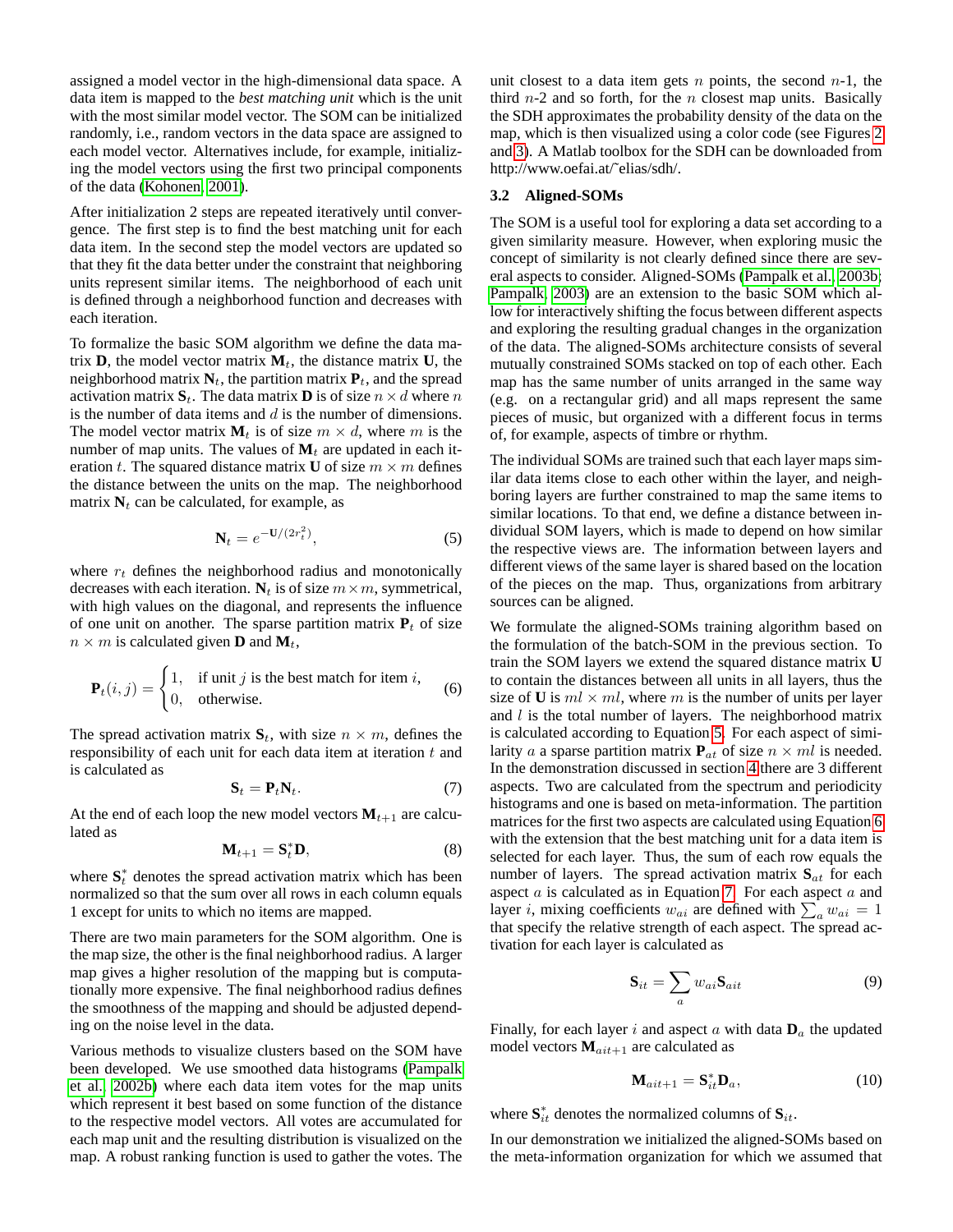

<span id="page-4-0"></span>Figure 2: Aligned-SOMs trained with a small animal dataset showing changes in the organization, (a) first layer with weighting ratio 1:0 between appearance and activity features, (b) ratio 3:1, (c) ratio 1:1, (d) ratio 1:3, (e) last layer with ratio 0:1. The shadings represent the density calculated using SDH  $(n = 2$  with bicubic interpolation).

only the partition matrix is given. Thus, for the 2 views based on vector spaces, first the partition matrices are initialized then the model vectors are calculated from these.

The necessary resources in terms of CPU time and memory increase rapidly with the number of layers and depend on the complexity of the feature extraction parameters analyzed. The overall computational load is of a higher order of magnitude than training a single SOM. For larger datasets several optimizations are possible, in particular, applying an extended version of the fast winner search proposed by [Kaski \(1999\)](#page-7-34) would improve the efficiency drastically, since there is a high redundancy in the multiple layer structure.

To illustrate the aligned-SOMs we use a simple dataset containing 16 animals with 13 boolean features describing their appearance and activities such as size, number of legs, ability to swim, and so forth [\(Kohonen, 2001\)](#page-7-9). We trained 31 layers of SOMs using the aligned-SOM algorithm. The first layer uses a weighting ratio between the aspects of appearance and activity of 1:0. The 16th layer, i.e., the center layer, weights both aspects equally. The last layer uses a weighting ratio of 0:1, focusing only on activities. The weighting ratios of all other layers are linearly interpolated.

Five layers from the resulting aligned-SOMs are shown in Figure [2.](#page-4-0) For interactive exploration an HTML version with all 3[1](#page-4-2) layers is available on the Internet.<sup>1</sup> When the focus is only on appearance all small birds are located together in the lower right corner of the map. The Eagle is an outlier because of its size. On the other hand, all mammals are located in the upper half of the map separating the medium sized ones on the left from the large ones on the right. As the focus is gradually shifted to activity descriptors the organization changes. In particular, predators are now located on the left and others on the right. Although there are several significant changes regarding individuals, the overall structure has remained largely the same, enabling the user to easily identify similarities and differences between two different ways of viewing the same data.

## <span id="page-4-1"></span>**4 Demonstration**

To demonstrate our approach on musical data we have implemented an HTML based interface. A screen-shot is depicted in Figure [3,](#page-5-0) an online demonstration is available.<sup>1</sup> For this demonstration we use a small collection of 77 pieces from different genres which we have also used in previous demonstrations [\(Pampalk et al., 2002a\)](#page-7-3). Although realistic sizes for music collections are much larger, we believe that even small numbers can be of interest as they might occur, for example, in a result set of a query such as the top 100 in the charts. The limitation in size is mainly induced by our simple HTML interface. Larger collections would require a hierarchical extension that, e.g., represents each island only by the most typical member and allows the user to zoom in and out.

The user interface (see Figure [3\)](#page-5-0) is divided into 4 parts: the navigation unit, the map, and two codebook visualizations. The navigation unit has the shape of a triangle, where each corner represents an organization according to a particular aspect. The meta-information view is located at the top, periodicity on the left, and spectrum on the right. The user can navigate between these views by moving the mouse over the intermediate nodes, which results in smooth changes of the map. In total there are 73 different nodes the user can browse.

The meta-information view we use in this demonstration was created manually by placing the pieces on the map according to personal taste. For example, all classical pieces in the collection are mixed together in the upper left. On the other hand, the island in the upper right of the map represents pieces by *Bomfunk MCs*. The island in the lower right contains a mixture of different pieces by *Papa Roach*, *Limp Bizkit*, *Guano Apes*, and others which are partly very aggressive. The other islands contain more or less arbitrary mixtures of pieces, although the one located closer to the *Bomfunk MCs* island contains music with stronger beats.

The current position in the triangle is indicated with a red marker which is located in the top corner in the screen-shot. Thus, the current map displays the organization based on metainformation.

Below the map are the two codebook visualizations, i.e., the model vectors for each unit. This allows us to interpret the map. The codebooks explain why a particular piece is located in a specific region and what the differences between regions are. In particular, the codebook visualizations reveal that the user defined organization is not completely arbitrary with respect to the features extracted from the audio. For example, the periodicity histogram has the highest peaks around the Bomfunk MCs island and the spectrum histogram has a characteristic shape around the classical music island. This shape is characteristic of music with little energy in high frequencies. The shadings are a result of the high variations in the loudness, while the overall relatively thin shape is due to the fact that the maximum level

<span id="page-4-2"></span><sup>1</sup> http://www.oefai.at/˜elias/aligned-soms/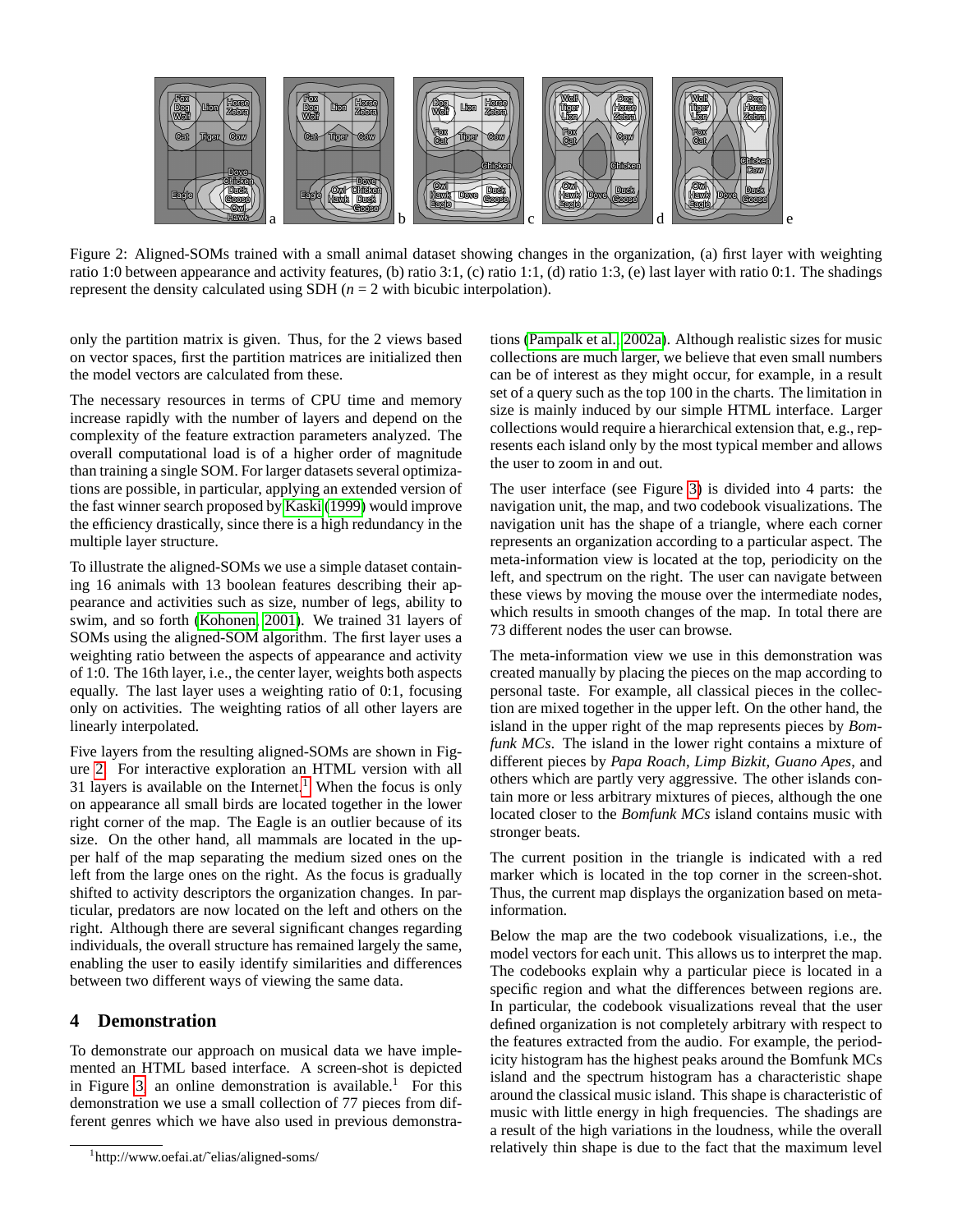

<span id="page-5-0"></span>Figure 3: Screenshot of the HTML-based user interface. The navigation unit is located in the upper left, the map is to its right, and beneath the map are the codebook visualizations, where each subplot represents a unit of the  $10\times5$  SOM trained on 77 pieces of music. On the left are the periodicity histogram codebooks. The x-axis of each subplot represents the range from 40 (left) to 240bpm (right) with a resolution of 5bpm. The y-axis represents the strength level of a periodic beat at the respective frequency. The color shadings correspond to the number of frames within a piece that reach or exceed the respective strength level at the specific periodicity. On the right are the spectrum histogram codebooks. Each subplot represents a spectrum histogram mirrored on the y-axis. The y-axis represents the 20 critical-bands while the x-axis represents the loudness. The color shadings correspond to the number of frames within a piece that reach or exceed the respective loudness in the specific critical-band.

### of loudness is not constantly exploited.

The codebooks of the extreme perspectives are shown in Figure [4.](#page-6-0) When the focus is only on one aspect (e.g., periodicity) the model vectors of the SOM can better adapt to variations between histograms and thus represent them with higher detail. Also noticeable is how the organization of the model vectors changes as the focus is shifted. For instance, the structure of the spectrum codebook becomes more pronounced as the focus shifts to spectral aspects.

An important characteristic of aligned-SOMs is the global alignment of different views. This is confirmed by investigating the codebooks. For instance, the user defined organization forces the periodicity patterns of music by Bomfunk MCs to be located in the upper right. If trained individually, these periodicity histograms are found in the lower right which is furthest from the upper left where pieces such as, e.g., *Für Elise* by Beethoven can be found.

Figure [5](#page-6-1) shows the shapes of the islands for the two extreme views focusing only on spectrum or periodicity. When the focus is on spectral features the island of classical music (upper left) is split into two islands where *H* represents piano pieces and *I* orchestra. Inspecting the codebook reveals that the difference is that orchestra music uses a broader frequency range. On the other hand, when the focus is on periodicity a large island is formed which accommodates all classical pieces on one island *A*. This island is connected to island *G* where also non-classical music can be found such as the song *Little Drummer Boy* by Crosby & Bowie or *Yesterday* by the Beatles. Although there are several differences between the maps the global orientation remains the same. In particular the islands *A* and *H/I*; *C* and *J*; *D/E* and *K*; *G* and *M* contain largely the same pieces and corre-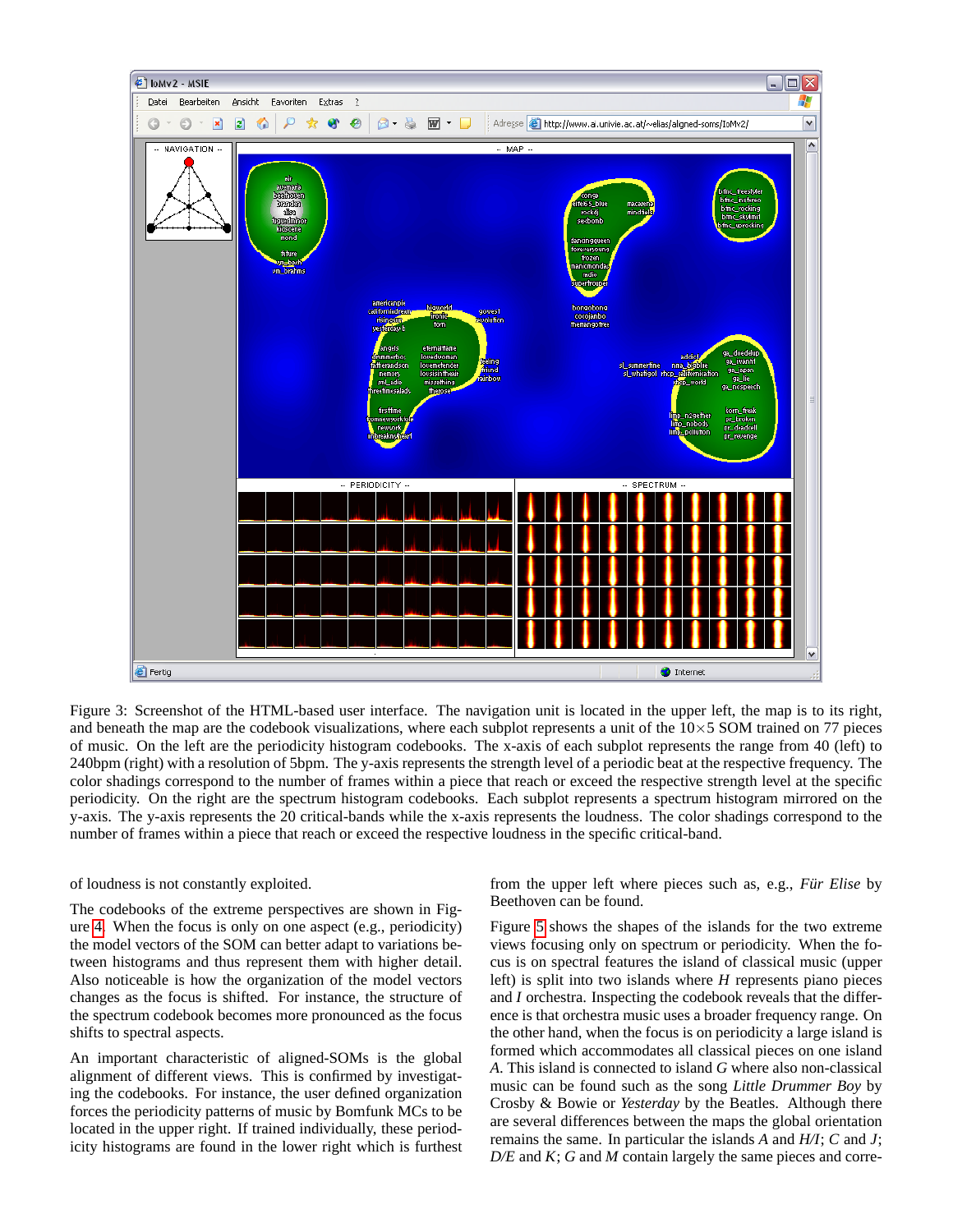

Figure 4: Codebooks depicting the underlying organization. (a) and (b) represent the codebooks of the aligned-SOM organized according to periodicity histograms while (c) and (d) are organized according to the spectrum histograms. The visualization is the same as in Figure [3](#page-5-0) with a different color scale.

<span id="page-6-0"></span>

Figure 5: Two extreme views of the data and the resulting Islands of Music. On the left (a) the focus is solely on the periodicity histograms, on the right (b) the focus is solely on spectrum histograms.

<span id="page-6-1"></span>spond to the global organization based on the meta-information.

## **5 Conclusions**

We have presented a new approach to explore music collections by navigating through different views. We proposed two complementary similarity measures, namely, the spectrum and periodicity histograms which describe timbre and rhythm, respectively. We combined these two aspects of similarity with a third view which is not based on audio analysis. This third view can be any organization based on arbitrary meta-information.

Using aligned self-organizing maps we implemented an HTML interface were the user can gradually change focus from one view to another while exploring how the organization of the collection changes smoothly. Preliminary results are very encouraging given the simple similarity measures we use.

Future work will address the two main limitations of our approach. First of all, major quality improvements could be achieved by better models for perceived similarity. The approach we presented is independent of the specific similarity measure. Either of the two suggested measures can easily be replaced. Furthermore, the number of different views is not limited. For example, to study expressive piano performances the aligned-SOMs were applied to integrate 5 different views [\(Pam](#page-7-11)[palk et al., 2003b\)](#page-7-11).

Another direction for future work is to incorporate new hierarchical extensions into the user interface to efficiently explore large collections. Current hierarchical extensions to the selforganizing map (e.g. [Dittenbach et al., 2002\)](#page-7-35) cannot be applied directly to the aligned-SOM and smoothed data histogram visualization approach. However, using smoothed data histograms to reveal hierarchical structures seems promising [\(Pampalk](#page-7-10) [et al., 2002b\)](#page-7-10).

### **Acknowledgements**

This research was supported by the EU project HPRN-CT-2000-00115 (MOSART) and the project Y99-INF, sponsored by the Austrian Federal Ministry of Education, Science and Culture (BMBWK) in the form of a START Research Prize. The BMBWK also provides financial support to the Austrian Research Institute for Artificial Intelligence.